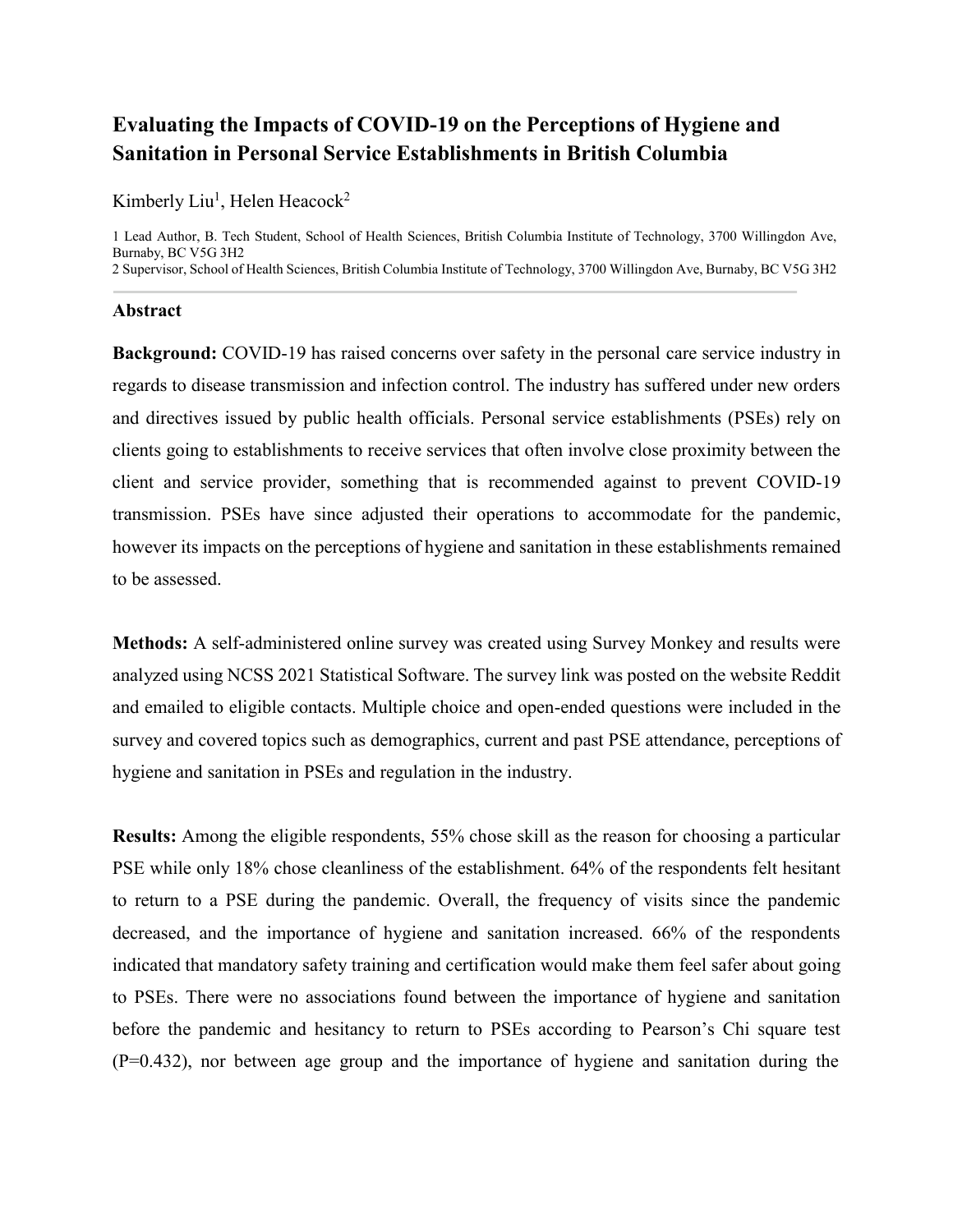pandemic (P=0.547). Several open-ended responses indicated that more regulation and enforcement in the industry is needed.

**Conclusions:** The PSE industry in BC severely lacks regulations and enforcement in comparison to the food industry. This study was able to provide evidence that COVID-19 has made an impact on the perceptions of hygiene and sanitation in PSEs. More people seem to be aware of and agree on the need for more regulation. However, the challenge remains in applying consistent standards to an industry where such a wide array of services is offered.

**Keywords:** personal service establishment, PSE, COVID-19, hygiene, sanitation, training, regulations, British Columbia

#### **Introduction**

The personal care service industry is arguably an integral part of today's society. It is a lucrative industry that relies on people going to these establishments as often as multiple times a week or as little as a few times a year. However, due to the COVID-19 pandemic, these establishments, referred to as Personal Service Establishments (PSEs), were forced to close their doors (BC Ministry of Health, 2020). This province-wide lockdown urged owners and operators to adjust their policies and operating procedures to meet health and safety standards for minimizing the spread of COVID-19 before reopening to the public. The demand for PSEs to reopen was equally met with clients who remained hesitant to return to these establishments.

PSEs offer a wide range of services that include nail and hair or barber services, esthetics (skin and body therapy), body modification (piercings and tattoos), indoor tanning, electrolysis, laser hair removal, and several others (Government of BC, n.d.). These services can be innately risky when it comes to disease transmission simply due to the invasive nature of some procedures and close proximity between client and service provider. Furthermore, the use of masks, gloves and other personal protective equipment (PPE) by the workers in these establishments is not a regulated activity in BC. Instead they are recommended and only used at the discretion of the operator or service provider. As a result of the pandemic, virtually all PSEs now require their staff and clients to wear at the minimum appropriate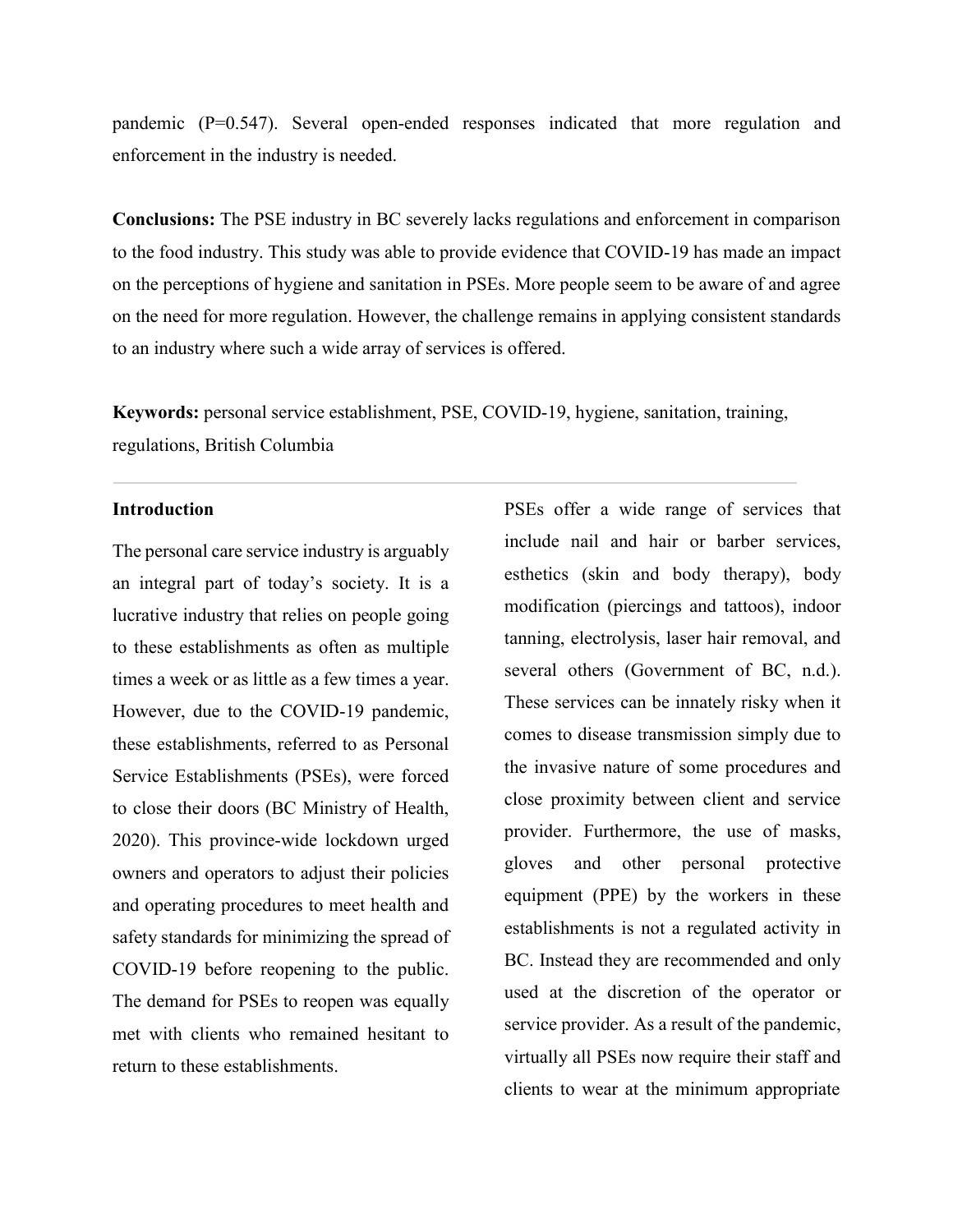face coverings during appointments. With the help of WorkSafeBC, operators were also required to implement a COVID-19 safety plan before reopening (WorkSafeBC, n.d.). However, with minimal regulations that are available for environmental health officers (EHOs) to enforce proper hygiene and sanitation in PSEs, consistent compliance with the safety plan cannot be guaranteed and improper practices may continue to happen unknown to EHOs and clients. This project examined whether clients have changed their perception of hygiene and sanitation in PSEs because of COVID-19 and further investigated if there were any factors that influenced their decision to visit a PSE during a pandemic despite the risks. This study also examined whether more regulation for the industry should be necessary and if formal training in infection control should be mandated for PSEs in British Columbia.

#### **Literature Review**

#### Personal Service Establishments

PSEs are defined as "establishments in which a person provides a service to or on the body of another person, and includes a barbershop, beauty parlour, health spa, massage parlour, tattoo shop, sauna and steam bath" (Public Health Act, 2008). Other common and popular services include waxing, lash

extensions, microblading, acrylic nail extensions, indoor tanning and cosmetic laser procedures. Services range from being invasive to non-invasive (Popalyar *et al.*, 2019). However, regardless of the invasive nature, there remains a risk for spreading communicable diseases if proper sanitation and infection control procedures are not followed. Legislation on PSEs that are enforceable by EHOs are limited to the Public Health Act and the Regulated Activities Regulation (Regulated Activities Regulation, 2011). The legislation does not describe specific details nor provide recommendations on operation and maintenance procedures to prevent the spread of disease. For more information, an operator can refer to the *Guidelines for Personal Service Establishments* and other associated guidelines that were created for specific PSEs such as body modification, floatation tanks, laser hair removal, and microblading. These guidelines are more comprehensive resources that are not enforceable by EHOs but intended to help operators meet the legislation requirements (Government of BC,n.d.). With these resources, it is ultimately the responsibility of the operator to ensure the establishment remains safe and free from hazardous practices that may lead to infection.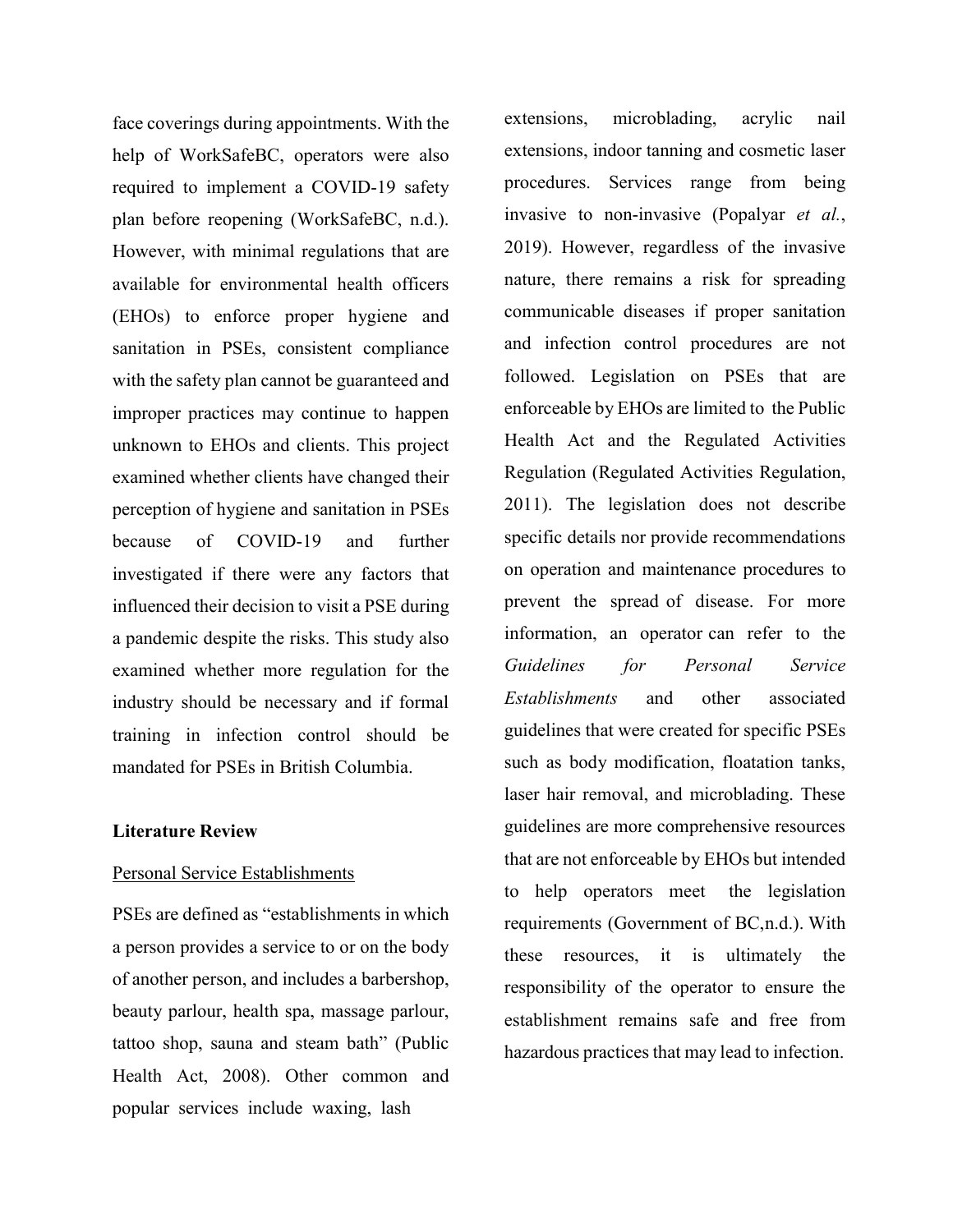#### Safety Training in the Industry

The Cosmetologists Actof 1994 was introduced to regulate the beauty industry in BC. However in 2003, the Liberal government at the time cited "over-regulation" and later repealed the Act which subsequently eliminated several requirements such as receiving safety training and certification in order to provide the regulated services (Shaw, 2020). Unlike the food service industry, it is not a legal requirement in BC for a PSE to be operated or staffed by trained and certified employees. FoodSafe is a food safety program mandated under the Food Premises Regulation of the Public Health Act (Food Premises Regulation, 2016). In the PSE industry, BeautySafe is a nationally recognized but voluntary training and certification program that covers topics such as infection control and safe practices for cleaning and sterilization (BeautySafe, n.d.). Most commercial businesses require proof of certification for employment, but because accreditation is not enforced, adequate knowledge in infection control cannot be guaranteed. In the North York region in Toronto, Ontario, out of 72 nail technicians surveyed, 25 (35%) of them reported wearing gloves while providing manicures and only three out of those 25 reported using them consistently.

Additionally, between 95-100% of the instruments were reported used more than once even if they were intended to be singleuse only (Johnson *et al.,* 2001). These results provide an example for the need to enforce and regulate more programs such as BeautySafe.

# Impacts of COVID-19

COVID-19 was declared a pandemic by the World Health Organization (WHO) on March 11, 2020 (Ducharme, 2020). The coronavirus is mainly spread person-to- person via respiratory droplets. According to the Public Health Agency of Canada (PHAC),a healthy individual may become directly infected when respiratory droplets from an infected person contacts the mucous membranes or indirectly infected from touching contaminated surfaces and objects (PHAC, 2020). There is also evidence that longer interaction time between a healthy andinfected individual will increase the risk of transmission (Hendrix, 2020). This can be a problem for PSEs because the duration of services vary from under an hour to up to three hours and providing these services often require being close to clients if not directly touching them (Shaw, 2020). Since the start of the pandemic, several COVID-19 variants, called Variants of Concern (VoC), have been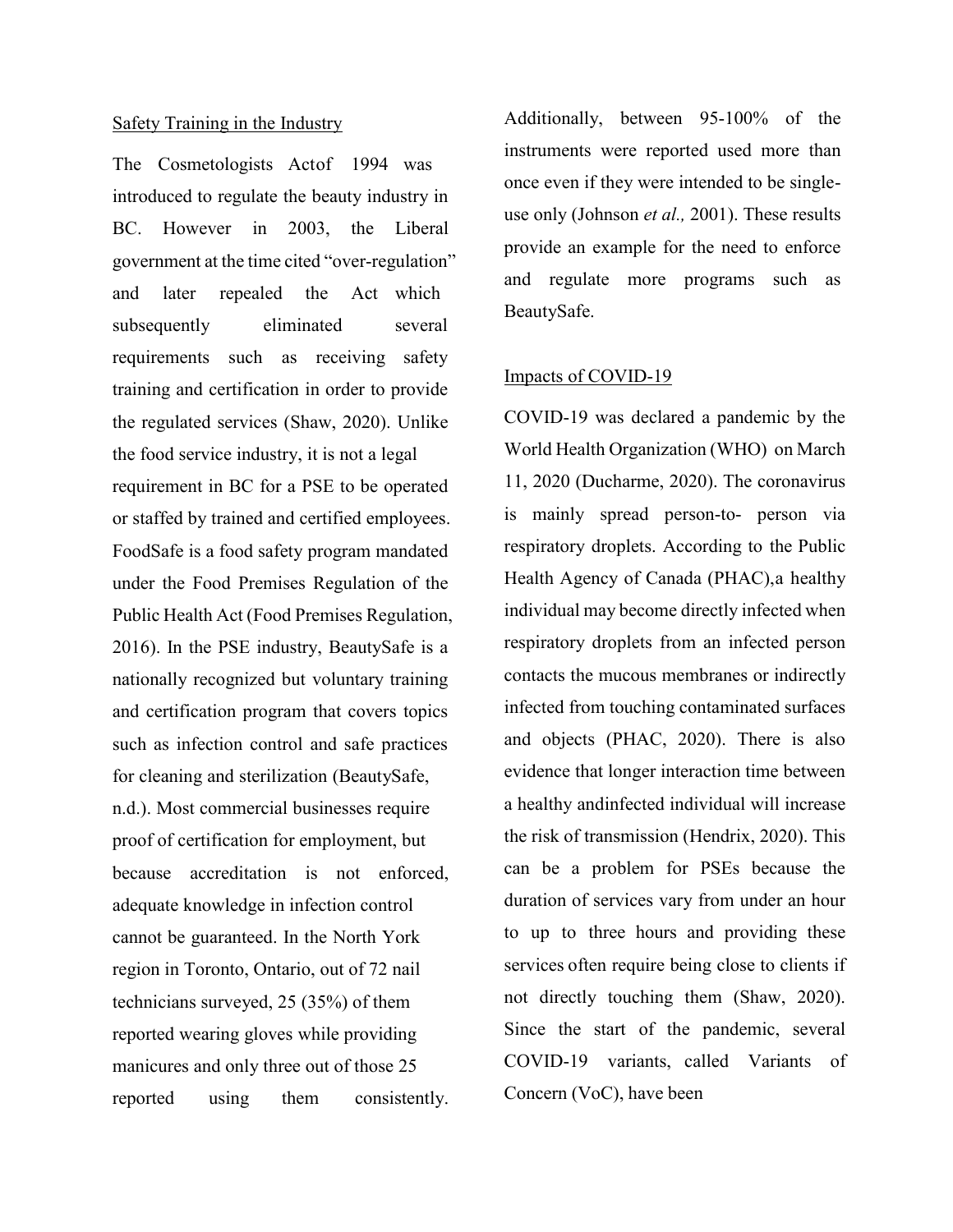discovered across the world. The most common variants in BC as of April 2021 are B.1.1.7, first reported in the UK, and P.1, first reported in Japan then later identified in Brazil (BCCDC, 2021 April 15). A third variant, B.1.351 which was first reported in South Africa, has also been detected in the province but is less common. VoC's are problematic due to their ability to spread more easily, cause more severe illness and possibly re-infect individuals who have previously been infected with COVID-19.

## Demographics of Clients

Since there are many types of PSEs, the demographic of clients can vary widely between or within types of services and change overtime as well. Nail services, such as manicures and pedicures, have traditionally held a female-dominated client base and in recent years, acrylic nails have especially gained popularity among younger women (Palmer *et al.*, 2020). Men have also started to spend more money on nail services and other personal care. A survey conducted by the International Spa Associated (ISPA) also indicated a 16% increase in male attendance at spas from 2007-2017 (ISPA, n.d.).

A survey of 223 women in Indonesiarevealed that those who were 20-29 years in age went to beauty salons more often than any other age group (Tania, 2016). In BC, a survey of the general public found that peoplewho were over 30 years in age believed that PSEs are minimally regulated whereas thosewho were 21-30 years in age believed that PSEs are moderately regulated. These resultssuggested that the younger age group may have a false impression of a highly regulatedindustry and therefore pay lesser attention toany existing risks and necessary safety precautions (Lojpur, 2014). With respect to COVID-19, those who are under 30 years in age lead the province in the number of confirmed cases. As of April 2021, BC Centre for Disease Control (BCCDC) reported 28,012 confirmed cases in the 20-29age group, followed by the 30-39 age group with 22,690 (BCCDC, 2021 April 23).

## Purpose of the Study

COVID-19 has evidently made an impact on the personal care service industry. However, any changes on the perception of hygiene and sanitation standards in PSEs due to the pandemic, particularly among clients, remained to be assessed. This study aimed to identify and evaluate demographic factors or other variables that may be significantly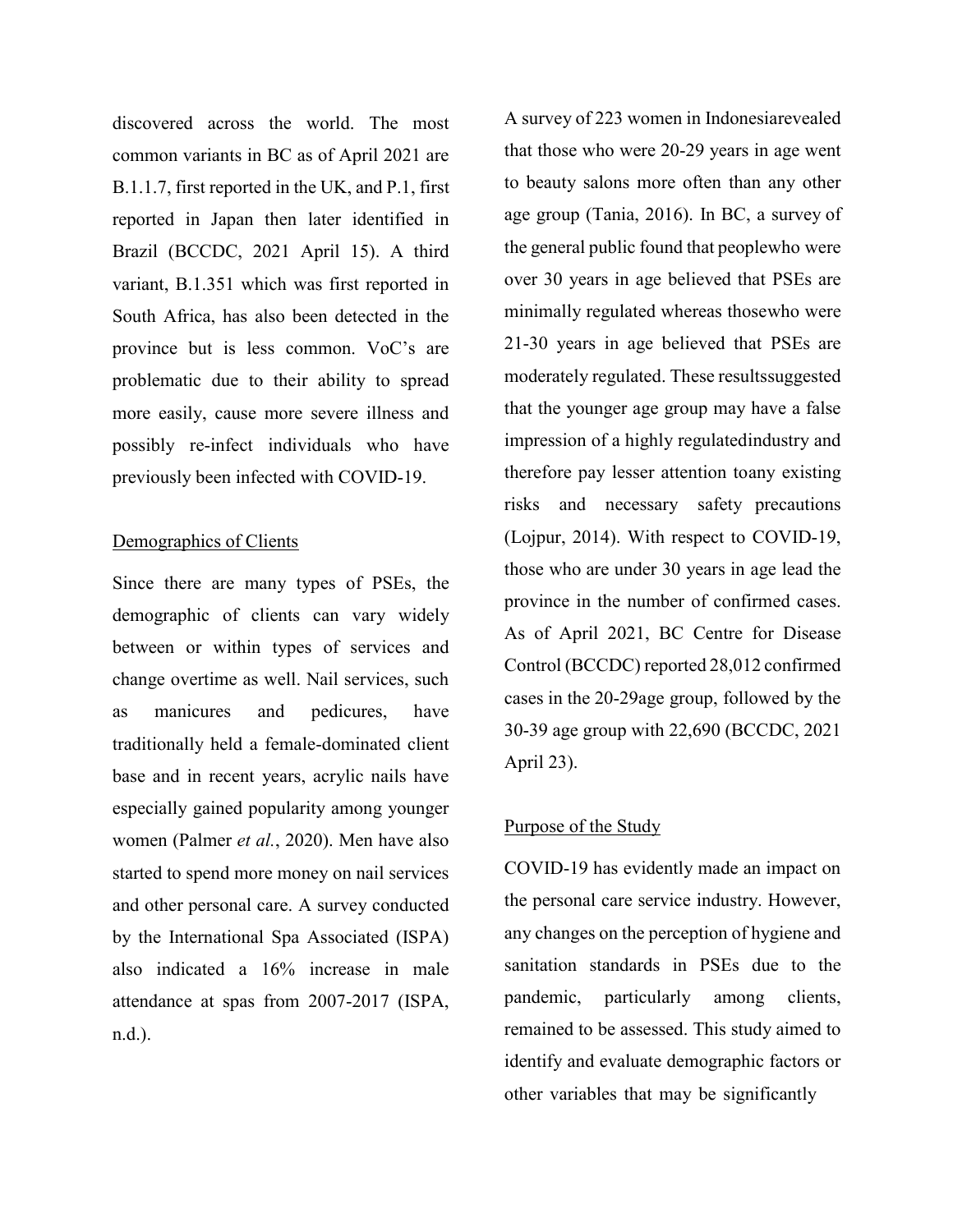associated with the decision to return to a PSE during a pandemic. Furthermore, the survey examined whether clients would feel safer going to PSEs in BC if safety training programs such as BeautySafe or some form of accreditation became mandated.

## **Materials and Methods**

#### Materials Used

Survey design and data organization were done using Microsoft Word and Microsoft Excel 2021. The self-administered survey was created using Survey Monkey (https:/[/www.surveymonkey.com/\)](http://www.surveymonkey.com/)) and statistical analyses were performed using NCSS 2021 Statistical Software (NCSS 2021 Statistical Software, 2021).

#### Standard Method

Data was collected using an online selfadministered survey created using the BCIT Survey Monkey server. The survey was open from January 11 to January 28, 2021 during which time the link to the survey was posted to online forums called subreddits on the website Reddit (https:/[/www.reddit.com/\).](http://www.reddit.com/)) Respondents were encouraged to share the survey with their contacts and reminders were posted to the subreddits. The survey was also sent via email to eligible contacts who

were asked to forward the link to their contacts as well. All responses were received and recorded automatically via Survey Monkey (https:/[/www.surveymonkey.com/\).](http://www.surveymonkey.com/))

The survey contained 17 questions that collected demographic information followed by information on types of PSEs visited, frequency of visits, and the perception of hygiene and sanitation in PSEs before and during the COVID-19 pandemic. Most questions were closed-ended to ensure consistency in the answers received. The number of questions in the survey were kept to a minimum to ensure that it was able to be completed within a short period of time. Shorter surveys achieve a higher responserate by reducing the amount of time reading and answering questions. Studies have shownthat longer surveys result in lower quality data with decreased reliability (Krause, 2015).

#### Inclusion and Exclusion Criteria

Residents of British Columbia of all ages and who previously visited a PSE in BC before the COVID-19 pandemic were invited to participate. Friends, family and classmates of the investigator were excluded from the study to eliminate bias in results. Participants were informed of the inclusion criteria at the beginning of the survey and were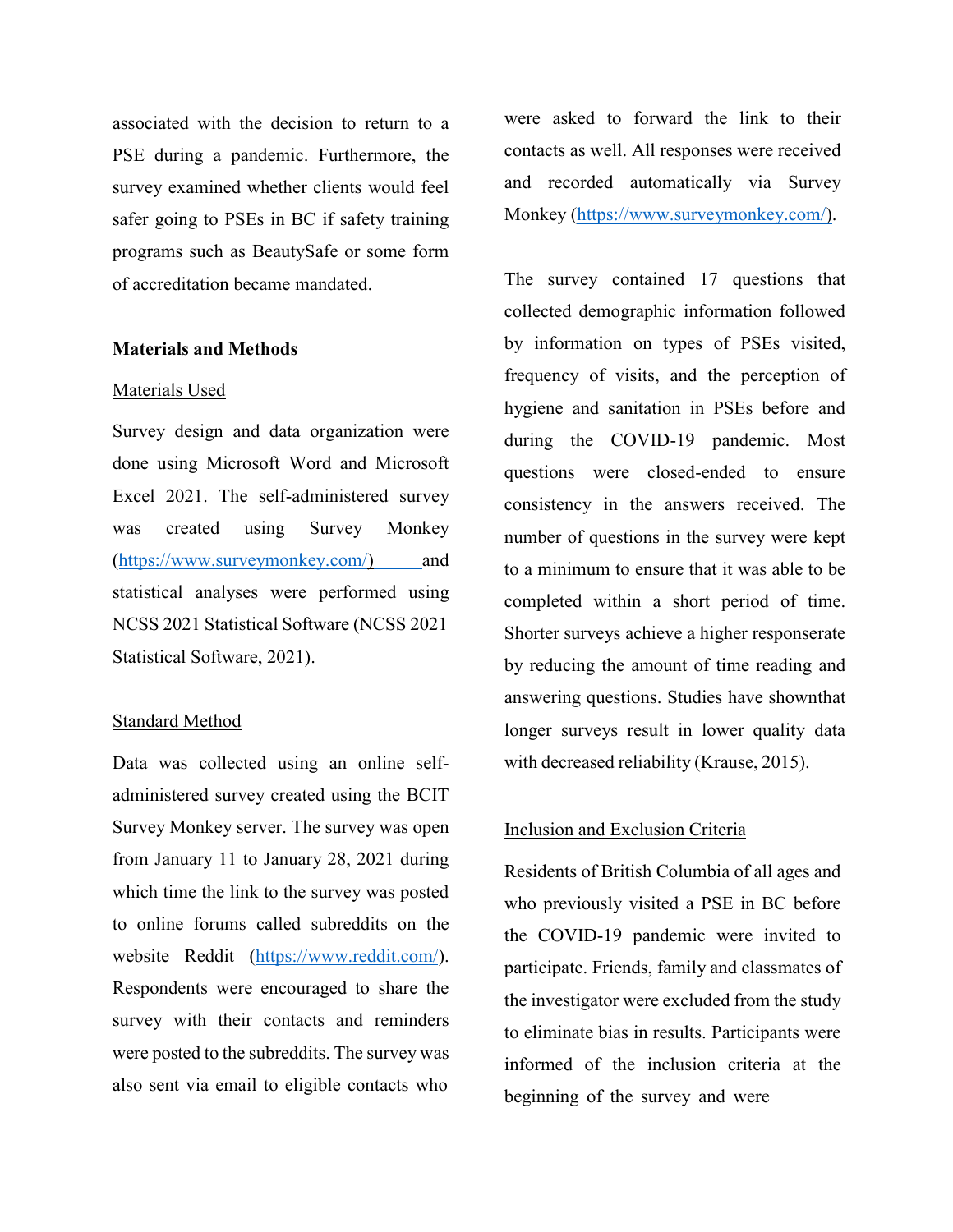automatically redirected to the end of the study if they did not meet the eligibility criteria.

#### Ethical Considerations

Ethical considerations were addressed through a cover letter and consent form. The cover letter informed participants about who was conducting the survey, the purpose of the study, and the intended use of the data collected. A consent form summarized the terms of the study and provided participants with contact information of the investigator if the participants had questions about the study or wished to receive a summary of the results. The survey was open to people of all ages and participation was entirely voluntary. Questions were reviewed and approved by the BCIT Research and Ethics Board before the survey was created and launched online.

## **Statistical Analysis**

## Description of Data

The survey collected multichotomous nominal and ordinal data. For all questions, participants were given the option "Prefer not to answer" or to simply skip. Some questions allowed the participant to choose "Other" and provide a response. Open-ended questions were intended to provide participants with the

opportunity to express their thoughts regarding the topic of the study.

#### Statistical Test and Package Used

Data from the survey was downloaded from the Survey Monkey server and manually entered into Excel spreadsheets for organization and descriptive statistical analysis. Spreadsheet data was exported to NCSS 2021 Statistical Software to perform inferential statistical analysis using Pearson's Chi-square test.

## **Results**

Among the 114 respondents, 100 were found eligible, 95 reached the end of the multiplechoice questions, and 79 provided responses to one or more open-ended questions.

#### Descriptive Statistics

64% (N=63) of respondents were female and 36% (N=35) were male. Responses were received from participants of all age groups, with the most received from those aged 20-29 (37%; N=37) and 60 and above (25%; N=25). The majority of the respondents held at least an undergraduate degree, where 35% (N=35) completed a Bachelor's degree and 27% (N=27) completed a Master's degree or PhD. In regards to occupational field,  $8\%$  (N=8)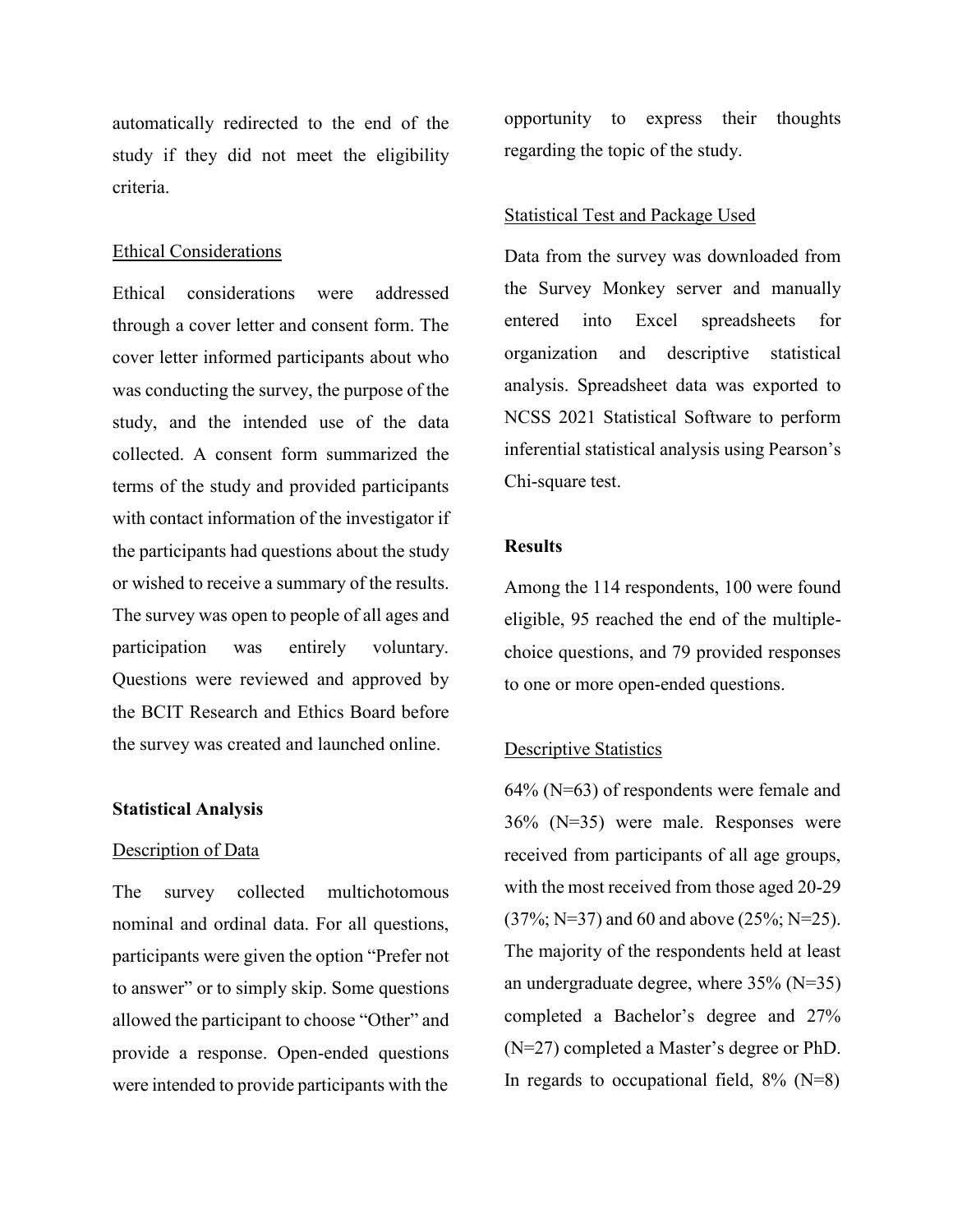were in the personal service industry, 15% (N=15) were in public health and/or health care and 7% (N=7) preferred not to answer. The rest of the respondents  $(70\%; N=69)$  were from different occupational fields including business, education, marketing, food industry, arts and design, technologyand more.

55% (N=53) of the respondents chose skill as the most important reason for choosing a PSE, 18% (N=17) chose cleanliness of the establishment, 11% (N=11) prioritized proximity of the establishment to home or work while  $7\%$  (N=7) valued the price of service. Others (9%; N=9) identified a combination of reasons or all of the above. Out of the different types of PSEs, barber and/or hair services were visited the most (73%; N=71) followed by nail services including manicures and pedicures (13%;  $N=13$ ).

 $64\%$  (N= $62$ ) of the respondents felt hesitant to return to a PSE following lockdown while 35% (N=34) did not (Figure 1). Before the pandemic, 62% (N=60) went to PSEs less than once a month and  $32\%$  (N=31) went once a month. At the time of survey, fewer continued to go to PSEs once a month (10%;

N=10) and more indicated that they no longer go (29%; N=28).



**Figure 1. Hesitancy to return**

Respondents who considered hygiene and sanitation in PSEs to be "very important" increased from 54% (N=52) before the pandemic to 78% ( $N=76$ ) at the time of survey. When asked if they would feel safer about visiting PSEs if safety training and certification for these establishments became mandatory,  $66\%$  (N=63) of the respondents indicated that they would feel safer while 34% (N=32) indicated that they would not feel safer or were indifferent (Figure 2).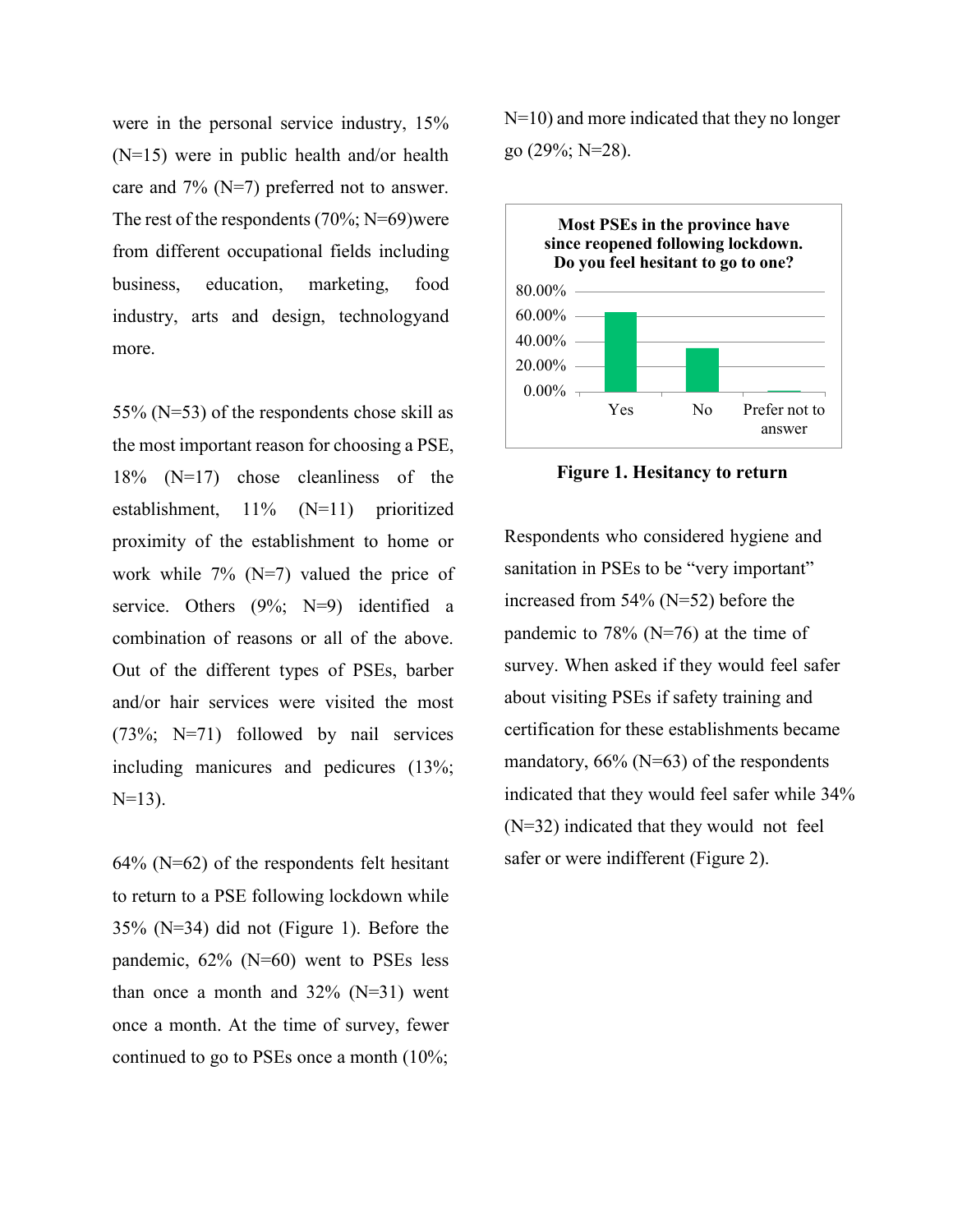

**Figure 2. PSE training and certification**

Respondents who were not hesitant to return to PSEs indicated the reason being that they had trust and confidence in the facility they went to and believed that many establishments were following recommended COVID-19 control measures. One respondent felt comfortable returning toPSEs as long as masks were being worn and the rest described looking out for safe hygienic practices, as well as becoming familiar with salon safety protocols prior to booking an appointment. In response to the second openended question "Why do you ordo you not continue to go to PSEs?" many respondents expressed that they no longer go simply because they do not need the services

anymore or realized that they are doable at home. Other reasons included having concerns over safety and cleanliness, fear of close contact and risk of exposure to COVID-19. However, those who indicated that they continue to go to PSEs provided reasons such as having trust in their usual service provider to follow infection control protocols and maintain a safe environment. Regardless of whether the respondents continue to go or have stopped visiting PSEs, COVID-19 has evidently resulted in a greater focus on hygiene and sanitation in these establishments. Many respondents who thought that hygiene and sanitation in PSEs was "somewhat important" before the pandemic have switched their view to "very important" since the pandemic began. All respondents who previously felt that hygiene and sanitation was "not so important" no longer feel the same way.

## Inferential Statistics

Inferential statistical analysis was carried out using NCSS 2021 Statistical Software. Pearson's Chi-square test was used to determine if there were statistically significant associations between two groups of nominal data. The first test assessed the association between the importance of hygiene and sanitation before the pandemic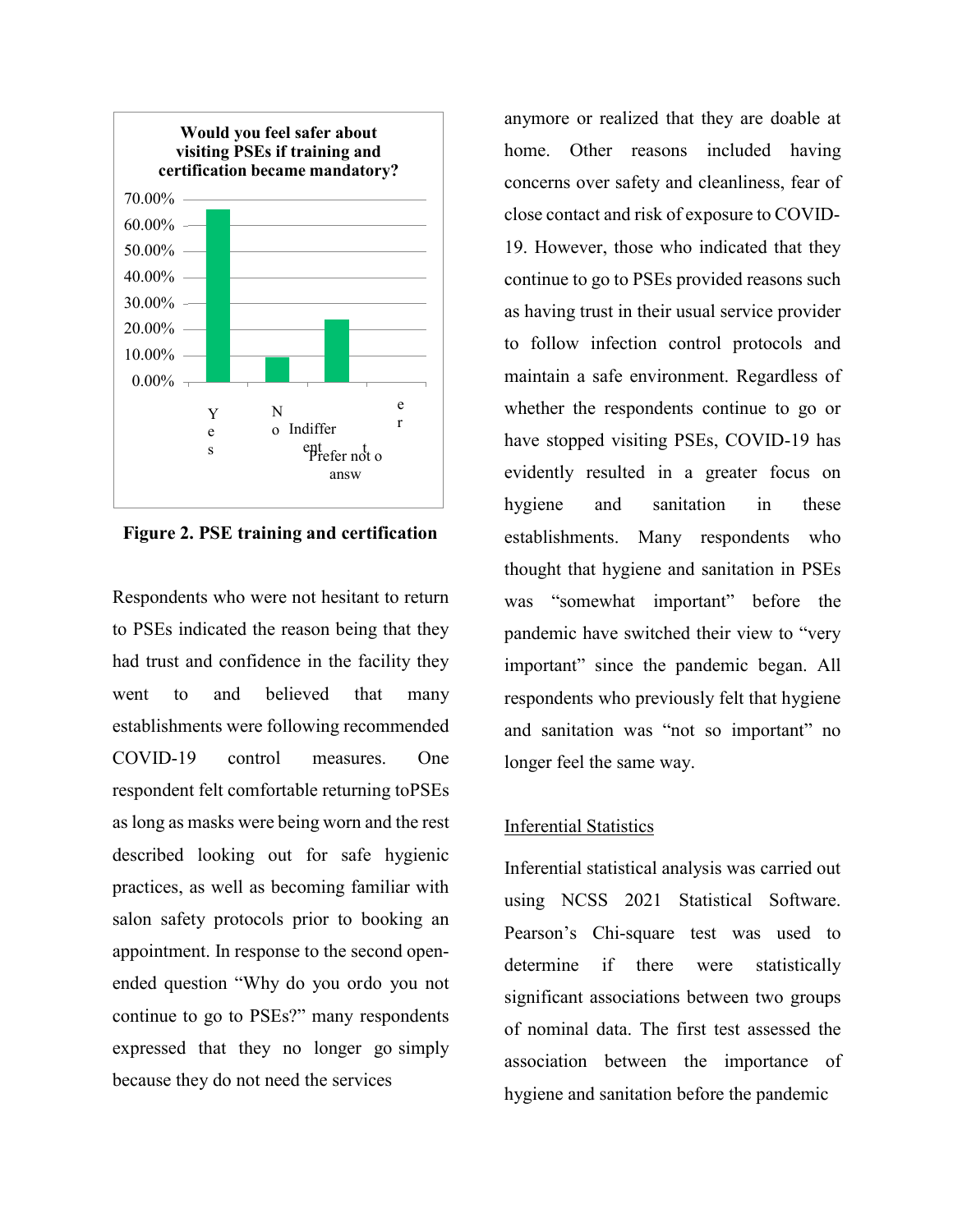## **Table 1. Hypotheses and results**

| #              | $H_0$ and $H_a$                                  | <b>Test Used</b> | <b>Results</b> | <b>Conclusion</b>         |
|----------------|--------------------------------------------------|------------------|----------------|---------------------------|
| $\mathbf{1}$   | $H0$ : There is no association between           | Pearson's        | $P = 0.432$    | Do not reject the null    |
|                | the importance of hygiene and                    | Chi-square       |                | hypothesis and conclude   |
|                | sanitation pre-pandemic and                      | test             |                | that there is no          |
|                | hesitancy to return to PSEs.                     |                  |                | statistically significant |
|                |                                                  |                  |                | association between the   |
|                | $H_a$ : There is an association between          |                  |                | importance of hygiene     |
|                | the importance of hygiene and                    |                  |                | and sanitation pre-       |
|                | sanitation pre-pandemic and                      |                  |                | pandemic and hesitancy    |
|                | hesitancy to return to PSEs.                     |                  |                | to return to PSEs.        |
| $\overline{2}$ | H <sub>0</sub> : There is no association between | Pearson's        | $P = 0.547$    | Do not reject the null    |
|                | age and the importance of hygiene                | Chi-square       |                | hypothesis and conclude   |
|                | and sanitation in PSEs now.                      | test             |                | that there is no          |
|                |                                                  |                  |                | statistically significant |
|                | H <sub>a</sub> : There is an association between |                  |                | association between age   |
|                | age and the importance of hygiene                |                  |                | and the importance of     |
|                | and sanitation in PSEs now.                      |                  |                | hygiene and sanitation in |
|                |                                                  |                  |                | PSEs now.                 |

and hesitancy to return to PSEs following lockdown. The second test assessed the association between age of the respondent and the importance of hygiene and sanitation in PSEs at the time of responding. Table 1 summarizes the tested hypotheses, their results and interpretation of the results.

## **Discussion**

The main objective of this study was to determine if the COVID-19 pandemic changed and made an impact on the perceptions of hygiene, sanitation and overall cleanliness in PSEs. Of particular concern

was if there was any demographic group or other variable that was associated with continuing to go to PSEs during the pandemic. The data indicated that there was no significant associations between the importance of hygiene and sanitation in PSEs pre-pandemic and hesitancy to return to PSEs during the pandemic, nor between age and the importance of hygiene and sanitations in PSEs to the respondents now. Despite their lack of significance, these are positive results that indicate there are no particular demographics more likely than others to continue visiting PSEs regardless of the pandemic and its risks. The results also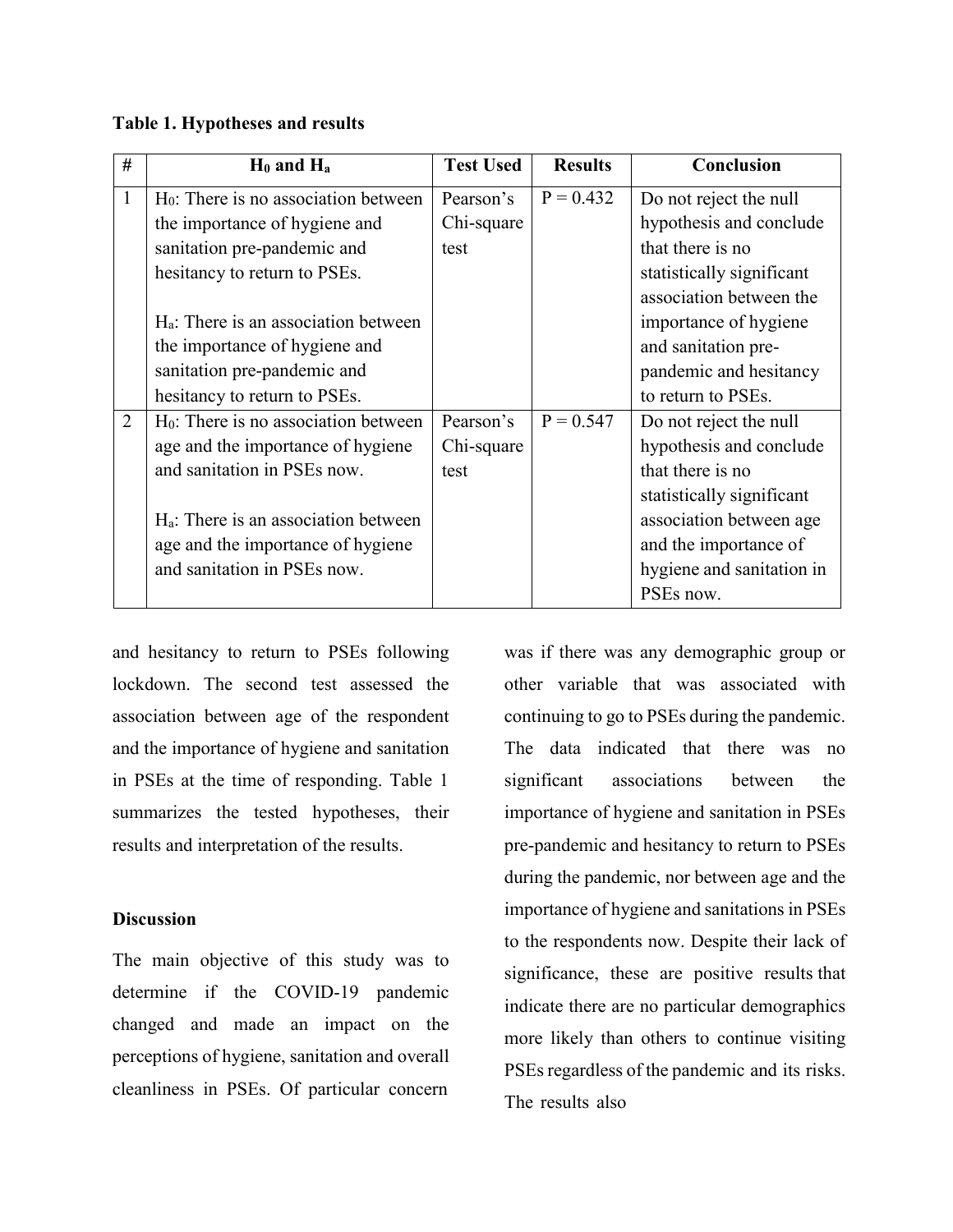suggest that public health measures to minimize the spread of COVID-19 have made an impact. This is supported by the decline in PSE visits per month. Those who previously went to PSEs less than once a month maintained their lower frequency of visits, while those who previously visited once a month or more have either reduced their frequency or stopped going.

As seen in Figure 2, 66% of respondents indicated they would feel safer going to PSEs if safety training became mandatory. This shows that there is awareness for safety and the need for more consistent regulation in this industry. This is a stark difference compared to previous studies where the public was asked about their knowledge on the state of PSE regulation and most respondents incorrectly believed the industry was "moderately regulated," which suggested that they paid lesser attention to risks and safety precautions (Lojpur, 2014). According to a previous study assessing microbladers in BC, education and formal training rather than years of experience provided the most knowledge on infection control. The majority of those respondents also agreed that certification and more regulation in the industry should be required (Wong, 2018). Lastly when participants were asked if they

had any thoughts or comments regarding the current state of PSE regulation in BC, some respondents thought that the industry needs more regulation while others suggested implementing penalties and consequences for those who fail to adhere to those regulations. Some respondents also compared industries, highlighting the lack of regulation and requirements for PSEs in contrast to those that exist in the food industry for restaurant operators and food vendors. These are supported by previous studies where tattoo artists and microbladers in the industry supported more regulation and inspections and training requirements by health authorities (Raymond *et al.*, 2003). Not only is there a demand from the industry, but it is clear that the subset of the general public that actually goes to PSEs would like to see more control and enforcement as well.

Because this study included PSE clients from British Columbia and referenced guidelines that are specific to the province, these results reflect the thoughts of clients of the PSE industry in BC only. Different provinces may have their own guidelines in regards to the types of PSE services and regulatory frameworks surrounding them.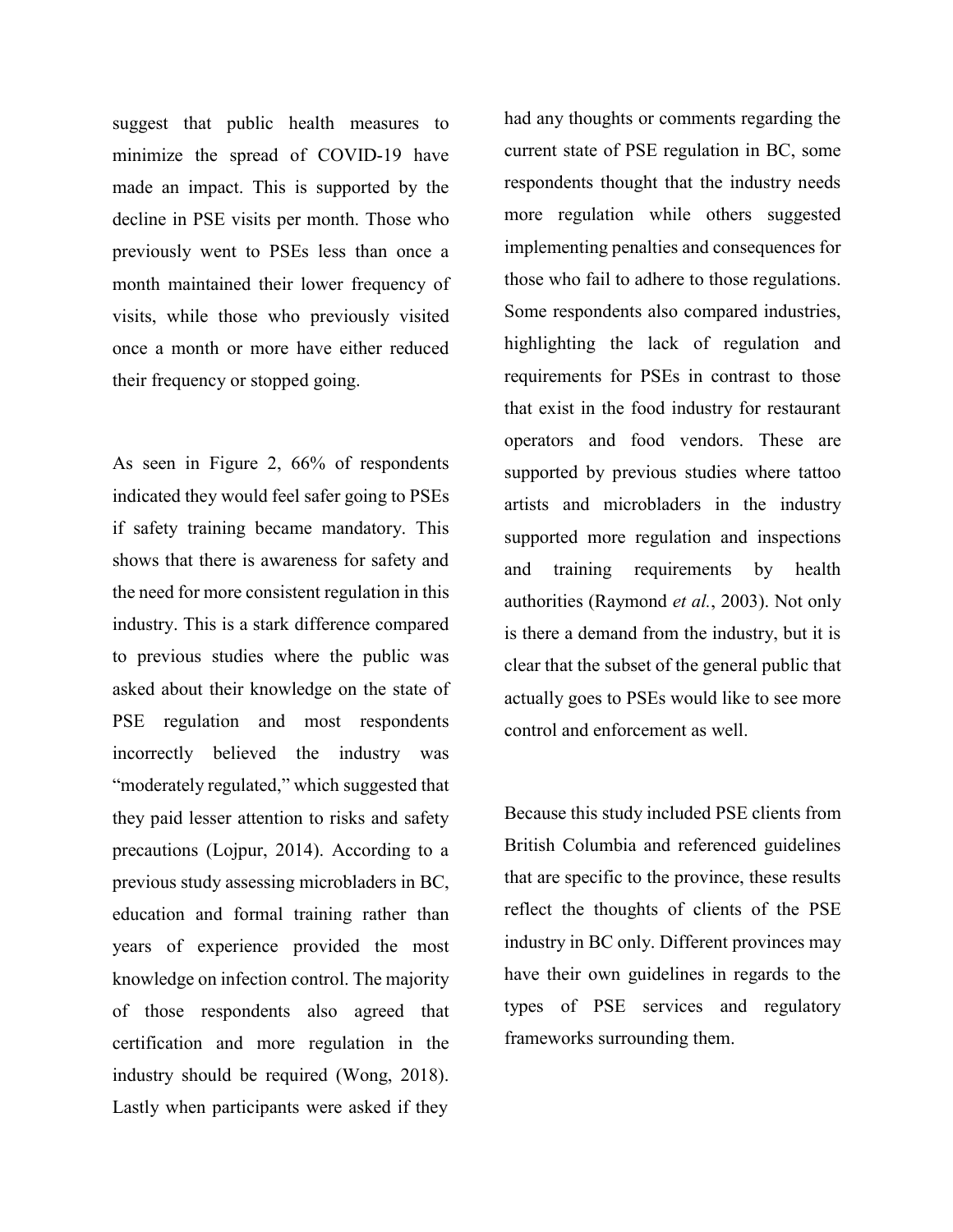## **Knowledge Translation**

The results from this study can be applied towards practice when EHOs are conducting routine inspections of PSEs while COVID-19 is still prevalent in the community. It remains important for EHOs to identify hazardous practices, assess whether there may be harm to the public and remind operators about the appropriate procedures that need to be in place. Health Authorities can offer programs that range from week-long courses to shorter workshops or more educational material to help PSE operators safety run their establishment. Programs may focus on all aspects of PSEs including facility design and layout, proper cleaning procedures, and appropriate disinfection and sanitation for instruments and equipment. Health Authorities may also want to consider mandating the completion of a program as a requirement for obtaining approval to operate. Because PSEs in Canada are governed by provincial level authority, the federal government has recommended that staff receive infection control training from local public health units (Rideout, 2010). It may be beneficial for the federal government to establish a national surveillance system for infectious diseases related to the personal service industry. This would be similar to the FoodNet Canada surveillance program for

gastrointestinal illnesses related to the ingestion of contaminated food or water (PHAC, 2013). This can help to reassure the public that health officials are regularly monitoring the industry. The results from this study can also influence the creation of new guidelines to inform clients about different types of sanitation and infection control procedures so they can be aware of what to expect from such establishments. It may follow that some people do not prioritize hygiene and sanitation because they are unaware of what to expect. Existing guidelines also need to be amended to account for new and constantly evolving PSE services.

## **Limitations**

There were limitations mainly surrounding the methodology and conducting the online survey. Posting the survey link to Reddit was a challenge and potentially limiting factor on sample size because not all demographics are users of the website or the selected subreddits. Many subreddits also had rules regarding the nature and frequency of subreddit posts, effectively limiting the number of times the survey could have been shared (Reddit, n.d.). Invitation emails were sent to eligible contacts, however it was difficult to guarantee that emails were seen on a timely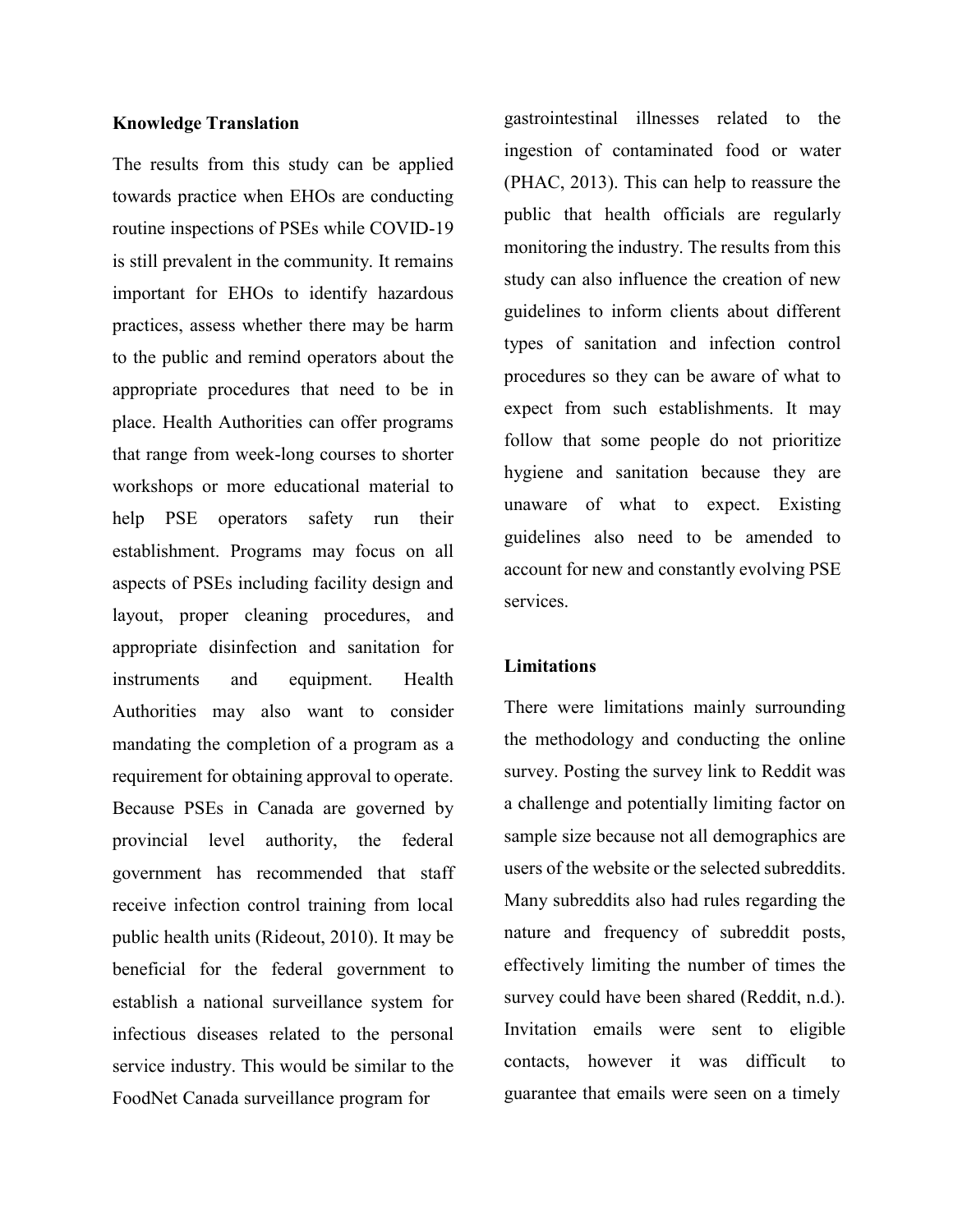manner and if surveys were being completed as a result. Other forms of surveying were not pursued in order to minimize unnecessary public encounters and adhere to the recommended COVID-19 control measures.

## **Future Research**

The following are recommended ideas for future research projects:

- Survey on the knowledge level of sanitation and infection control of PSE workers
- Survey clients of PSEs on their knowledge level of sanitation and infection control
- Survey different types of PSEs for their knowledge and opinions on the regulations
- Repeat this study after the pandemic is declared over

## **Conclusion**

Despite failure to find significant associations in this study, the survey results provided evidence that COVID-19 has made an impact on the perceptions of hygiene and sanitation in PSEs nonetheless. The perceived importance of hygiene, sanitation, and overall infection control during pandemic times has evidently increased. It

appears that more people have also become aware of the need for more regulation in the industry. However, creating regulations for an evolving industry is difficult. While regulatory changes often occur slowly, immediate changes can occur through the work of BC's environmental health officers during routine inspections of PSEs. Results from this study can be used by EHOs to better understand how the public feels and what they observe while in PSEs to translate those findings in a way to operators to help them maintain a safe environment for their clients.

## **Acknowledgements**

The lead author would like to acknowledge the supervisor of this project, Helen Heacock, for providing support and guidance throughout the duration of this project.

## **Competing Interests**

The authors declare that they have no competing interests.

#### **References**

BC Centre for Disease Control. (2021 April 23). BC COVID-19 Dashboard. Retrieved from [http://www.bccdc.ca/health](http://www.bccdc.ca/health-)info/diseases-conditions/covid-19/data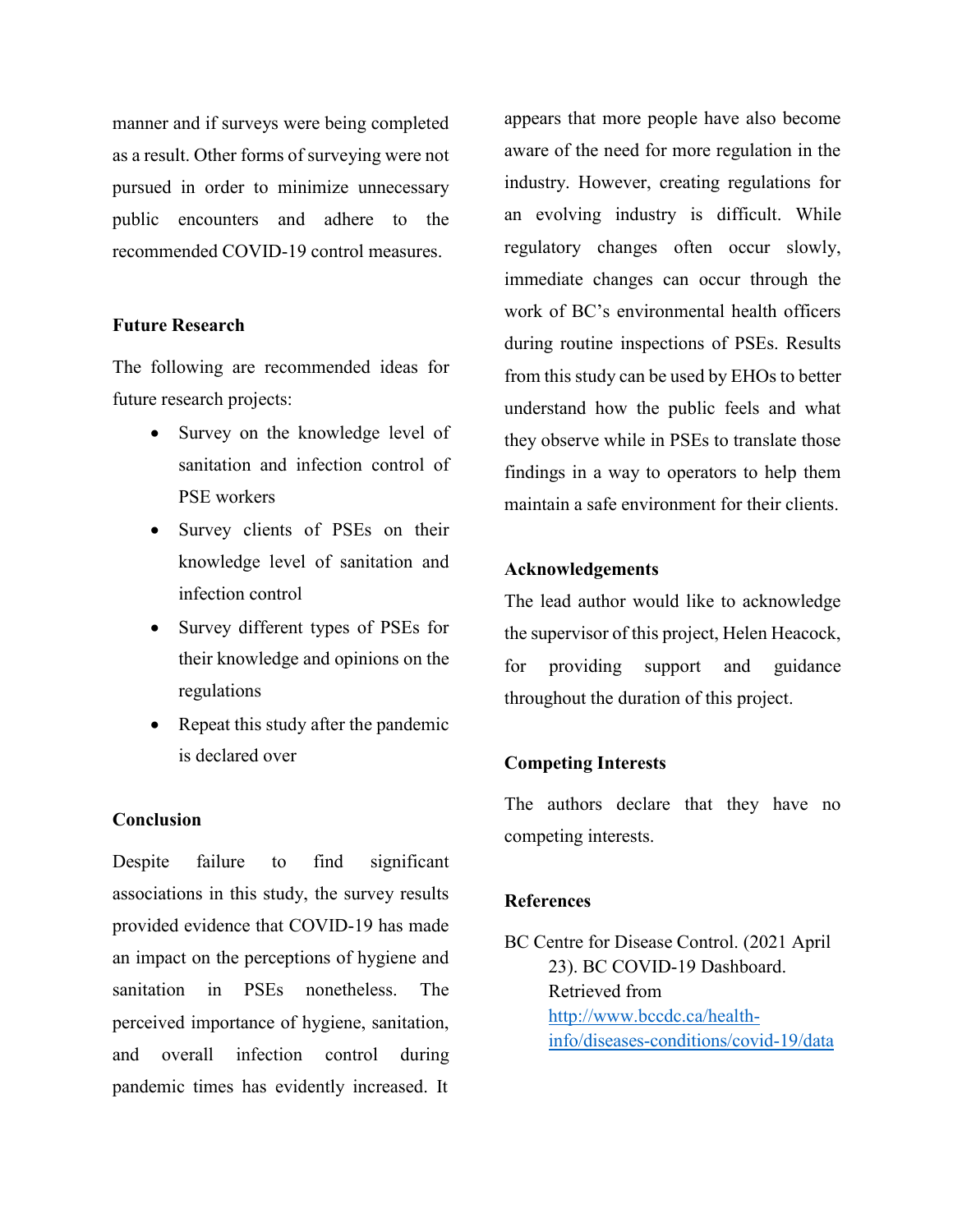BC Centre for Disease Control. (2021 April 15). COVID-19 Variants. Retrieved from [http://www.bccdc.ca/health](http://www.bccdc.ca/health-)info/diseases-conditions/covid-19/about-covid-19/variants

BeautySafe. (n.d.). Retrieved from https://beautysafe.ca/

British Columbia Ministry of Health. (2021). *ORDER OF THE PROVINCIAL HEALTH OFFICER: Gathering and Events*. Retrieved from Government of British Columbia website: https://www2.gov.bc.ca/gov/content/h ealth/about-bc-s-health-caresystem/office-of-the-provincial-healthofficer/current-health-topics/covid-19 novel-coronavirus

British Columbia Ministry of Health. (2020). *ORDER OF THE PROVINCIAL HEALTH OFFICER: Personal Services*. Retrieved from Government of British Columbia website: https://www2.gov.bc.ca/gov/content/h ealth/about-bc-s-health-caresystem/office-of-the-provincial-healthofficer/current-health-topics/covid-19 novel-coronavirus

British Columbia Ministry of Health. (2020). *ORDER OF THE PROVINCIAL HEALTH OFFICER: Workplace COVID-19 Safety Plans.* Retrieved from Government of British Columbia website: https://www2.gov.bc.ca/gov/content/h ealth/about-bc-s-health-caresystem/office-of-the-provincial-healthofficer/current-health-topics/covid-19 novel-coronavirus

Ducharme, J. (2020, March 11). World Health Organization Declares COVID-19 a 'Pandemic.' Here's What That Means. *Time*. https://time.com/5791661/whocoronavirus-pandemic-declaration/

Food Premises Regulation. (2016). Retrieved from https:/[/www.bclaws.ca/civix/document](http://www.bclaws.ca/civix/document) /id/complete/statreg/11\_210\_99

Government of British Columbia. (n.d.). *Personal Service Establishments & Major Planned Events*. Retrieved from https://www2.gov.bc.ca/gov/content/h ealth/keeping-bc-healthy-safe/psesmpes#pse

Hendrix, M. J. (2020). Absence of apparent transmission of SARS-CoV-2 from two stylists after exposure at a hair salon with a universal face covering policy—Springfield, Missouri, May 2020. *MMWR. Morbidity and Mortality Weekly Report*, *69*.

International Spa Association. (n.d.). *Improving Men's Health Through the Spa.* Retrieved from https://experienceispa.com/pulse/curre nt-issue?id=222

Johnson, I. L., Dwyer, J. J., Rusen, I. D., Shahin, R., & Yaffe, B. (2001).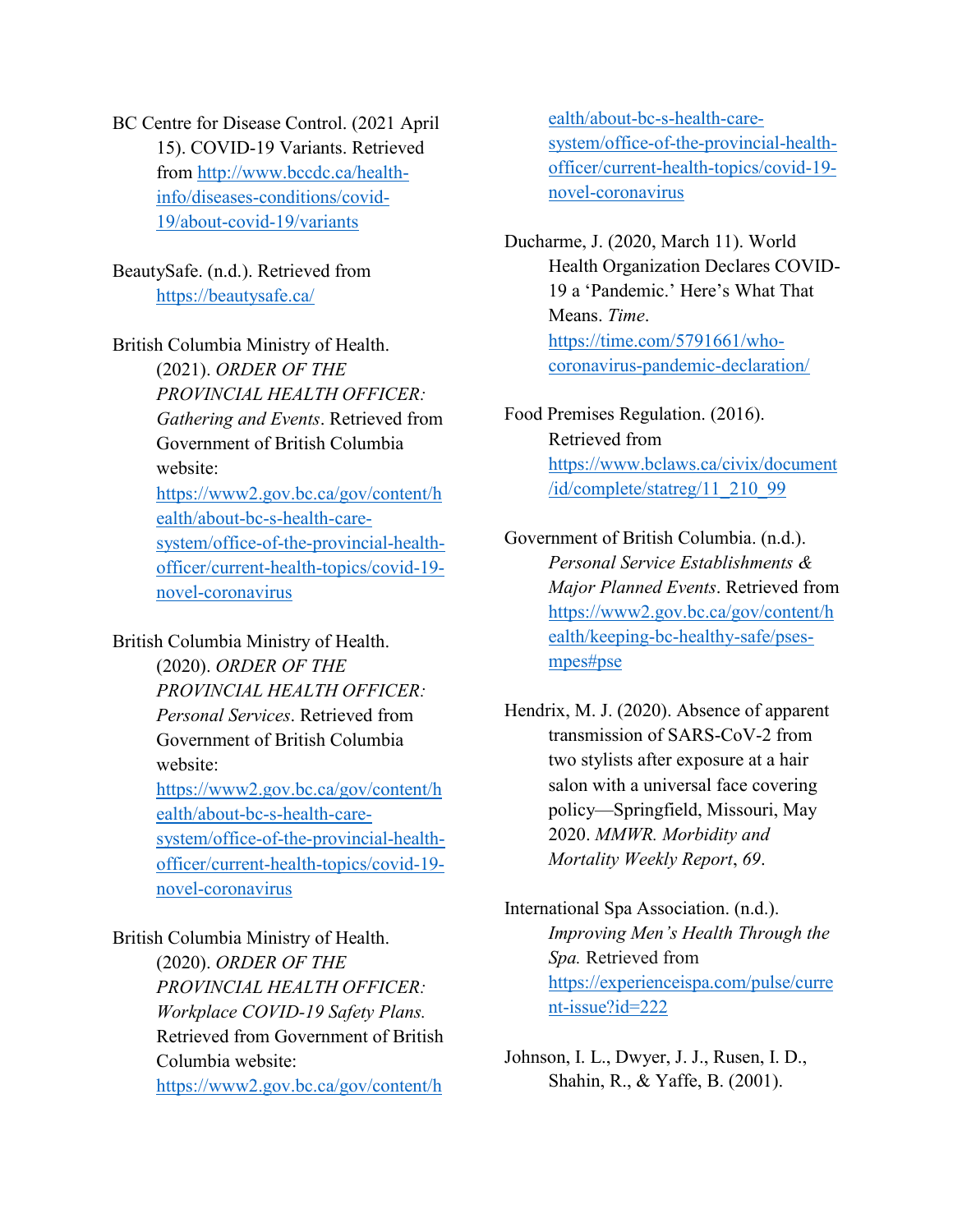Survey of infection control procedures at manicure and pedicure establishments in North York. *Canadian Journal of Public Health*, *92*(2), 134-137.

Khan Academy. (n.d.). *Consequences of error and significance.* Retrieved from https:/[/www.khanacademy.org/math/a](http://www.khanacademy.org/math/a) p-statistics/tests-significance-ap/errorprobabilities-power/a/consequenceserrors-significance

Krause, H. (2015, June 29). *How to keep your survey short and get better data*. Retrieved from https://idatassist.com/how-to-keepyour-survey-short-and-get-better-data/

Krause, K. (2020, September 15). 'I apologize to the community': Kingston nail salon owner speaks out after COVID-19 outbreak. *Global News*. https://globalnews.ca/news/7334528/iapologize-to-the-community-kingston-

> nail-salon-owner-speaks-out-aftercovid-19-outbreak/

Lojpur, B., BCIT School of Health Sciences, Environmental Health, & Heacock, H. (2014). Survey of the general public to determine perceptions and precautions taken when choosing personal service establishments. *BCIT Environmental Public Health Journal*. https://doi.org/10.47339/ephj.2014.16 3

NCSS 2021 Statistical Software (2021). NCSS, LLC. Kaysville, Utah, USA, ncss.com/software/ncss.

Palmer, M., Shamo, L., & Abadi, M. (2020, February 11). *Why more men than ever are getting their nails done – and contributing to an \$81 billion personal-care market*. Business Insider. https:/[/www.businessinsider.com/men](http://www.businessinsider.com/men-)manicures-nail-polish-art-2020-2

Popalyar, A., Stafford, J., Ogunremi, T., & Dunn, K. (2019). Infection prevention in personal services settings: Evidence, gaps and the way forward. *Canada Communicable Disease Report*, *45*(1), 1.

Public Health Act. (2008). Retrieved from https:/[/www.bclaws.ca/civix/document](http://www.bclaws.ca/civix/document) /id/complete/statreg/08028\_01

Public Health Agency of Canada. (2020, October 10). Coronavirus disease (COVID-19): For health professionals. Retrieved from https:/[/www.canada.ca/en/public](http://www.canada.ca/en/public-)health/services/diseases/2019-novelcoronavirus-infection/healthprofessionals.html#a4

Public Health Agency of Canada. (2013, November 15). FoodNet Canada (formerly known as C-EnterNet): Reducing the burden of gastrointestinal disease in Canada. Retrieved from https:/[/www.canada.ca/en/public-](http://www.canada.ca/en/public-)